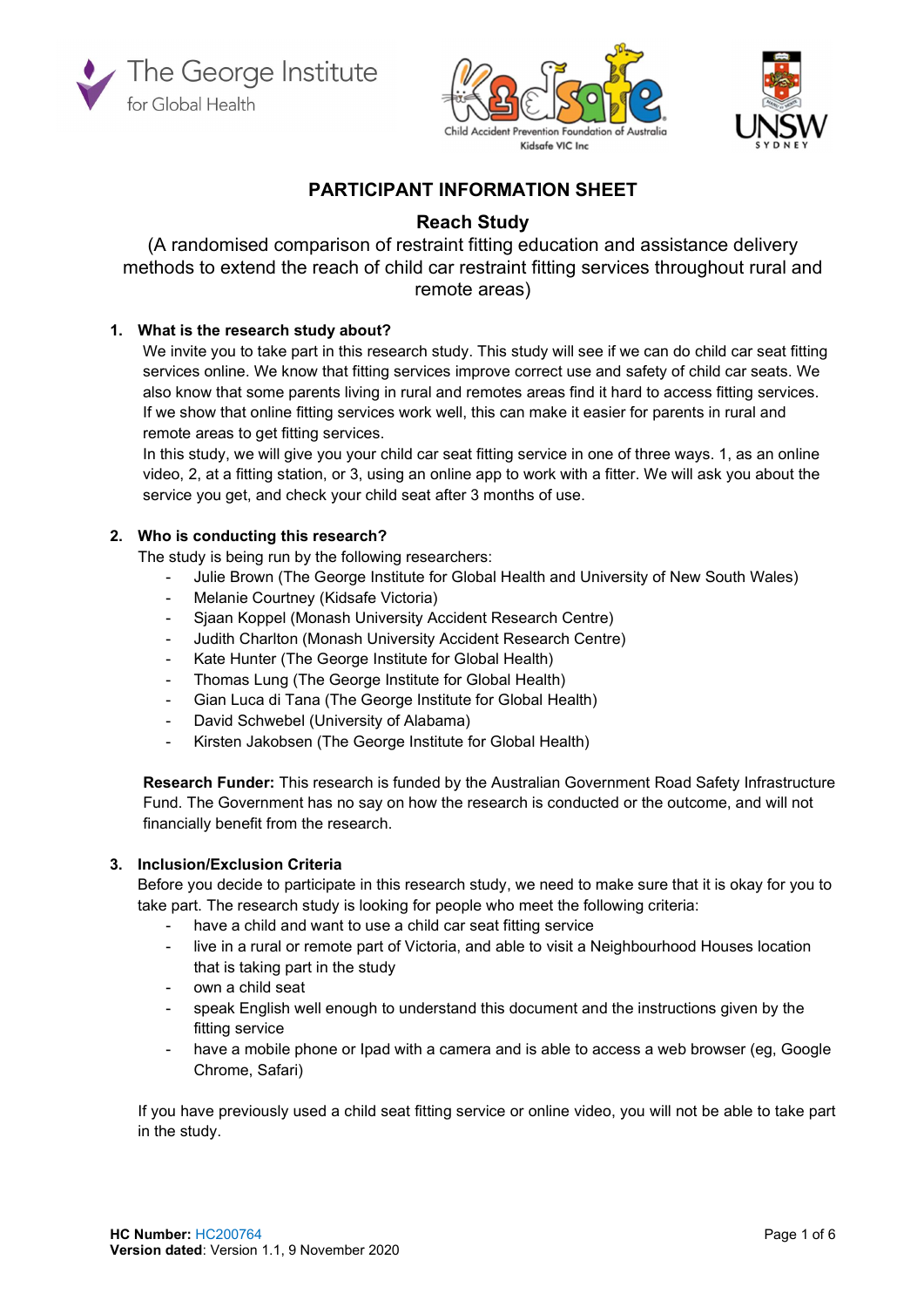





# Do I have to take part in this research study?

No, participation in this research study is voluntary. If you do not want to take part, you do not have to. If you decide to take part and later change your mind, you are free to withdraw from the study at any stage.

If you decide you want to take part in the research study, you will be asked to:

- read this information carefully (and ask questions if you have any);
- sign and return the consent form if you agree to participate in the study;
- you will be emailed a copy of this form to keep.

### 4. What does participation in this research require, and are there any risks involved?

If you agree to participate you will be asked to complete the following:

We will check if you meet our criteria above (point 3 above), and if you do and want to participate, we will ask you to agree to an online consent form after reading this sheet. This will take approximately 15 minutes.

Questionnaire: We will ask you some questions at the beginning of the study about your contact details (so we can remind you about your follow-up visit), where you live, your child's date of birth, and what car seat you have. This will take approximately 15 minutes by phone or online.

Randomisation: As we want to see if there is a difference between the three ways of training, we will place you in one of the three groups in the table below. As we want there to be an equal chance of being placed in each group, this is done by a computer at random.

|                                                                                      |                                                                                                                  | v                                                                                                                                    |
|--------------------------------------------------------------------------------------|------------------------------------------------------------------------------------------------------------------|--------------------------------------------------------------------------------------------------------------------------------------|
| Questionnaire<br>Online video<br>$\sim$<br>Phone survey<br>- 3-month check at centre | Questionnaire<br><b>Child car seat fitting</b><br>service in person<br>Phone survey<br>- 3-month check at centre | Questionnaire<br>- Virtual child car seat fitting<br>service using browser on mobile<br>phone, and check (at centre)<br>Phone survey |
|                                                                                      |                                                                                                                  | - 3-month check at centre                                                                                                            |

If you are in group 1, we will send you a link to watch a 15-minute educational video to explain the principles of installing a child seat and restraining the child appropriately. If you are in group 2, you will go to a fitting service in person. If you are in group 3, you will go to a fitting centre and you will get a fitting service using an app, that lets the technician see and interact with the app. The app is available via a website, so you will only need to open a browser window and allow access to your camera and microphone, but do not need to install any software. The fitting service centre will have Wi-Fi you can use for this.

Groups 2 and 3 will be done by a trained technician, and after the fitting service is done, another trained technician will check the car seat afterwards for any errors to make sure everything is safe. The training will take 30 minutes, and the error checking a further 15 minutes. If you are in group 3 we will video record your session.

While it will be obvious to you which group you are in, we ask that you not say this to anyone else working in the study, unless they specifically ask, as the quality of the study is better if this information is not known until the end of the study by those checking the child car seats. We will do regular checks of the results to ensure the intervention is safe.

Phone survey: After you have fitted your seat, we will call you to ask about your experience fitting the seat (10 minutes). There are no right or wrong answers in this survey. You can use this survey to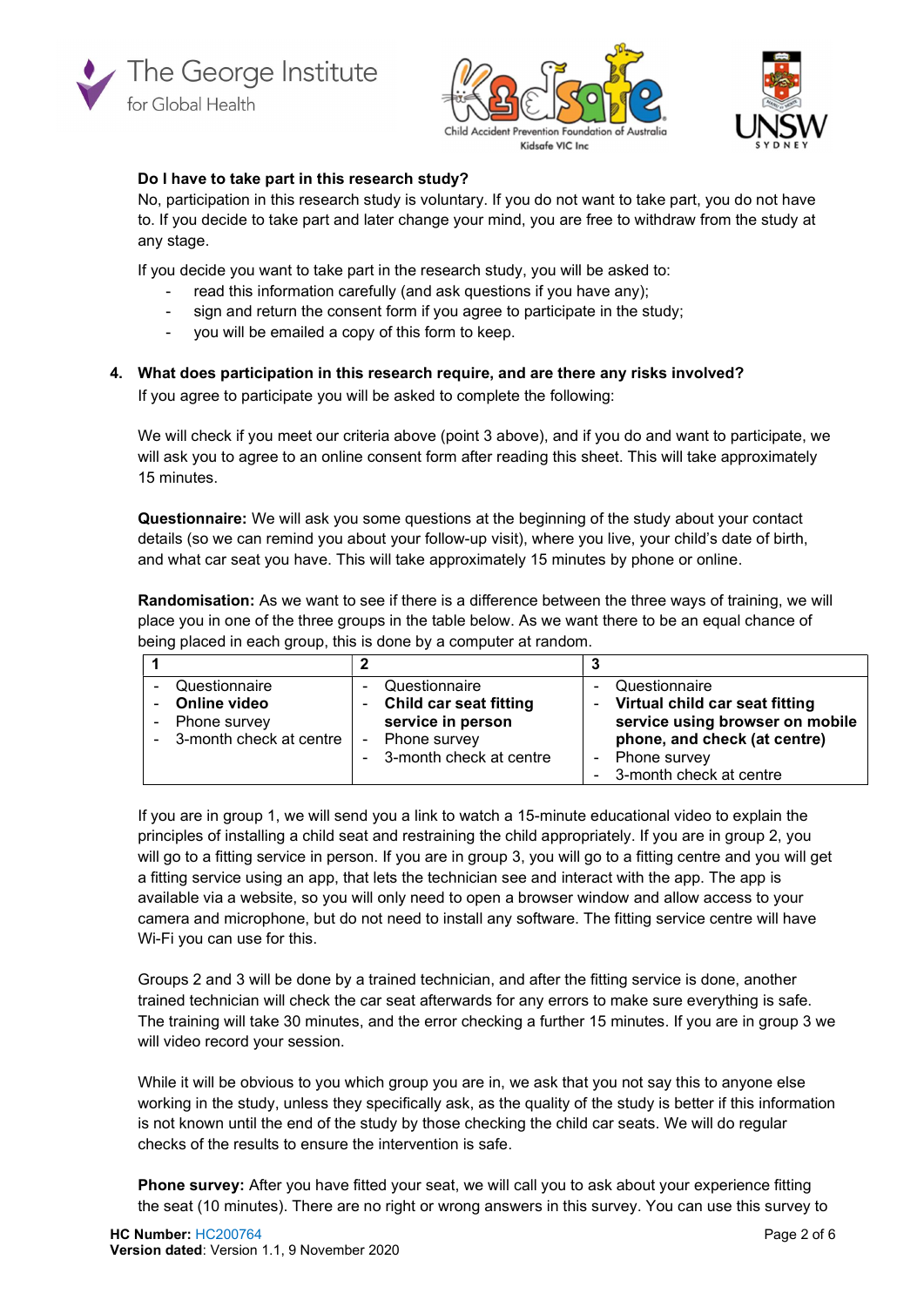





let us know how you felt about the service that you received. We will need to record this call to make sure we have a record of your views.

Follow-up: 3 months after your fitting service (regardless of which group you are in), you will be asked to return for a check of how you are going with installing the seat and how your child is seated in it (again we ask that you not say which group you were in until the end). If there are any errors, you will be advised how to correct them. The fitter will take photos of the seat, which may include your child in the seat, but will not include their face. This part will take approximately 15 minutes.

Costs and reimbursement: There are no extra costs associated with taking part in this research project, nor will you be paid. If you are in group 3, we will ask you to connect to Wi-Fi so you do not get charged any mobile data costs. You will need to travel to attend the fitting service location at baseline if you are in group 2 or 3. All participants will need to travel to attend the fitting service location at 3 months. We are not able to reimburse these travel costs.

#### 5. What are the possible benefits of taking part?

We cannot guarantee or promise that you will receive any benefits from this research; however, it is possible this research will make virtual child car seat fitting services available for those unable to attend in-person fitting services.

#### 6. What are the alternatives to taking part in the research?

You do not have to take part in this research project to receive an in-person child car seat fitting service.

### 7. What will happen to information about me?

If you agree to be in the study, you consent to the research team collecting and using information about you for the research study. The research team will store the data collected from you for this research project for a minimum of 15 years after the publication of research results.

The information about you will be stored in a re-identifiable format where any identifiers such as your name, address, date of birth will be replaced with a unique code.

Information collected from you in an electronic format stored on a George Institute password protected drive only accessible to the approved research investigators.

Audio and video recordings and photographs will be stored on a George Institute password protected drive only accessible to the approved research investigators. Audio recordings will be made available to a professional transcription service. Recordings will only be made available after a confidentiality agreement has been signed.

We may want to use the information collected in the study in future research, if so, that research will be an extension of, or closely related to, the original project. Your information will only be shared in a format that will not identify you. You can opt out on the optional section of the consent form below.

The information you provide is personal information for the purposes of the Privacy and Personal Information Protection Act 1998 (NSW). You have the right of access to personal information held about you by The George Institute, the right to request correction and amendment of it, and the right to make a complaint about a breach of the Information Protection Principles as contained in the Act. Further information on how The George Institute protects personal information is available in the Privacy Policy (www.georgeinstitute.org/privacy-policy).

#### 8. How and when will I find out what the results of the research study are?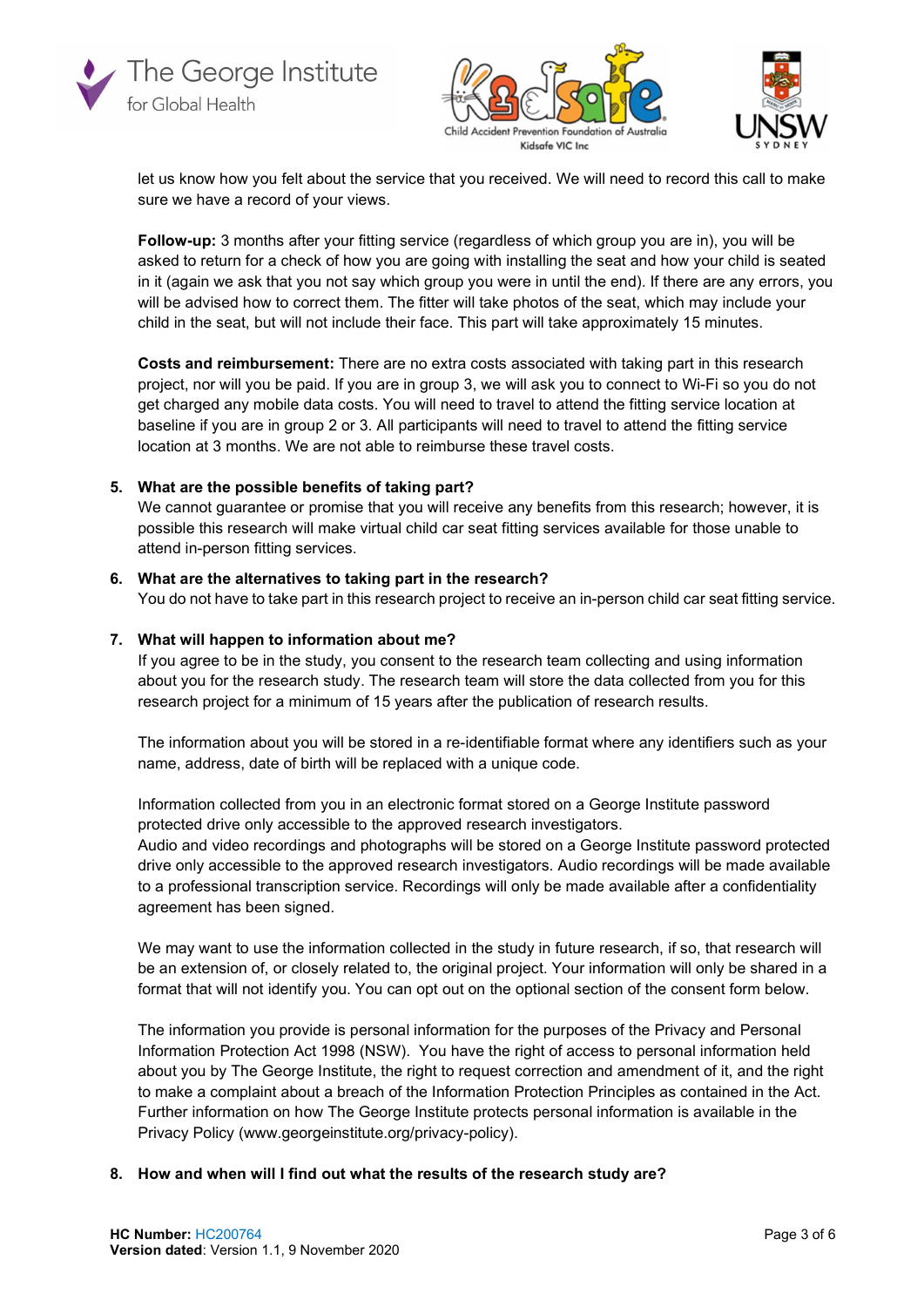





We will publish and report the results of the research. All Information published will not identify you or your child. If you would like to receive a copy of the results you can let us know by checking that box in the consent form.

## 9. What if I want to withdraw from the research study?

If you do consent to participate, you may withdraw at any time. You can do so by completing the 'Withdrawal of Consent Form' at the end of this document or you can ring the research team and tell them you no longer want to participate. If you decide not to participate or withdraw from the study, this will not affect your relationship with The George Institute for Global Health, Kidsafe Victoria or the University of New South Wales. If you decide to leave the research study, the researchers will not collect additional information from you. You can request that any identifiable information about you be withdrawn from the research project.

### 10. What if I have a complaint or any concerns about the research study and will I receive compensation if I suffer any injuries or have complications?

In the case of an emergency, please call 000 for medical attention. If you suffer any injuries or complications or feel that you need support as a result of this research project, please contact the research team listed in Section 11 below, and we will discuss with you the possible options and services available.

## Complaints Contact

If you have a complaint regarding any aspect of the study or the way it is being conducted, please contact the UNSW Human Research Ethics Coordinator:

| Telephone                                   | $+61293856222$             |
|---------------------------------------------|----------------------------|
| <b>Email</b>                                | $h$ umanethics@unsw.edu.au |
| <b>Project Ethics (HC) Reference Number</b> | <b>HC200764</b>            |

### 11. What should I do if I have further questions about my involvement in the research study?

The person you may need to contact will depend on the nature of your query. If you require further information regarding this study or if you have any problems which may be related to your involvement in the study, you can contact the following member/s of the research team:

### Research Team Contact Details

| ∣Name     | Kirsten Jakobsen                 |
|-----------|----------------------------------|
| Position  | ∣Project Manager                 |
| Telephone | $ 02\;8052\;4379\rangle$         |
| Email     | kjakobsen@georgeinstitute.org.au |

### Chief Investigator

| <b>Name</b>  | Julie Brown                                                   |
|--------------|---------------------------------------------------------------|
| Position     | Head, Injury Division, The George Institute for Global Health |
| Telephone    | 0280524420                                                    |
| <b>Email</b> | jbrown@georgeinstiute.org.au                                  |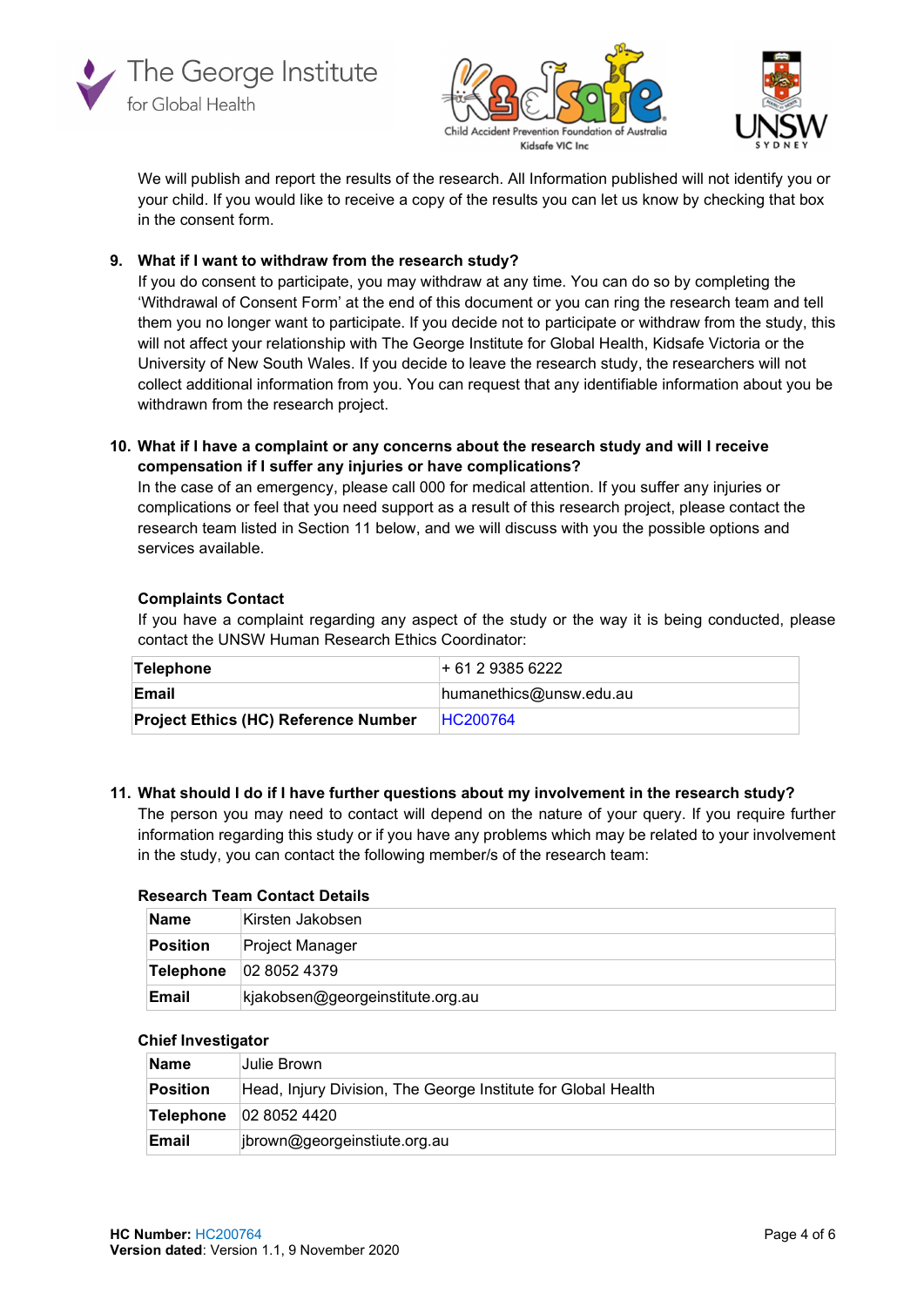





# PARTICIPANT CONSENT FORM

# Reach Study

(A randomised comparison of restraint fitting education and assistance delivery methods to extend the reach of child car restraint fitting services throughout rural and remote areas)

# Declaration by the participant

- $\Box$  I understand I am being asked to provide consent to participate in this research study;
- $\Box$  I have read the Participant Information Sheet;
- $\Box$  I understand the purposes, study tasks and risks of the research described in the study;
- $\Box$  Recordings: I understand that the research team will video record the virtual car seat fitting session if I am in Group 3; I agree to be recorded for this purpose.
- $\Box$  Audio Recordings: I understand that the research team will record the phone interview after the fitting session; I agree to be recorded for this purpose.
- $\Box$  Photographs: I understand that photographs will be taken of the car seat and my child in it (without including their face); I agree to these photos taken for this purpose.
- $\Box$  I consent to the information collected about me to be used for the purpose of this research study only.
- $\Box$  I have had an opportunity to ask questions and I am satisfied with the answers I have received;
- $\Box$  I freely agree to participate in this research study as described and understand that I am free to withdraw at any time during the study. I understand that withdrawal will not affect my relationship with any of the named organisations and/or research team members;
- $\Box$  I understand that I will be emailed a copy of this document to keep;
- $\Box$  I understand that the results of the research may be made available on The George Institute for Global Health and Kidsafe Victoria websites and social media, and Australian Government reports. Any results will not identify me or my child.
- $\Box$  I would like to receive a copy of the study results via email.

Optional Consent for reuse of data and future research:

- $\Box$  I provide my consent for the information collected about me to made available to other researchers as described at section 7 of this document.
- I provide my consent for my name and contact details to be retained in a register so I can be contacted about other research projects in the future.

### Participant Signature

| Name of Participant         |  |
|-----------------------------|--|
| <b>Email of Participant</b> |  |
|                             |  |
| Date                        |  |

I agree